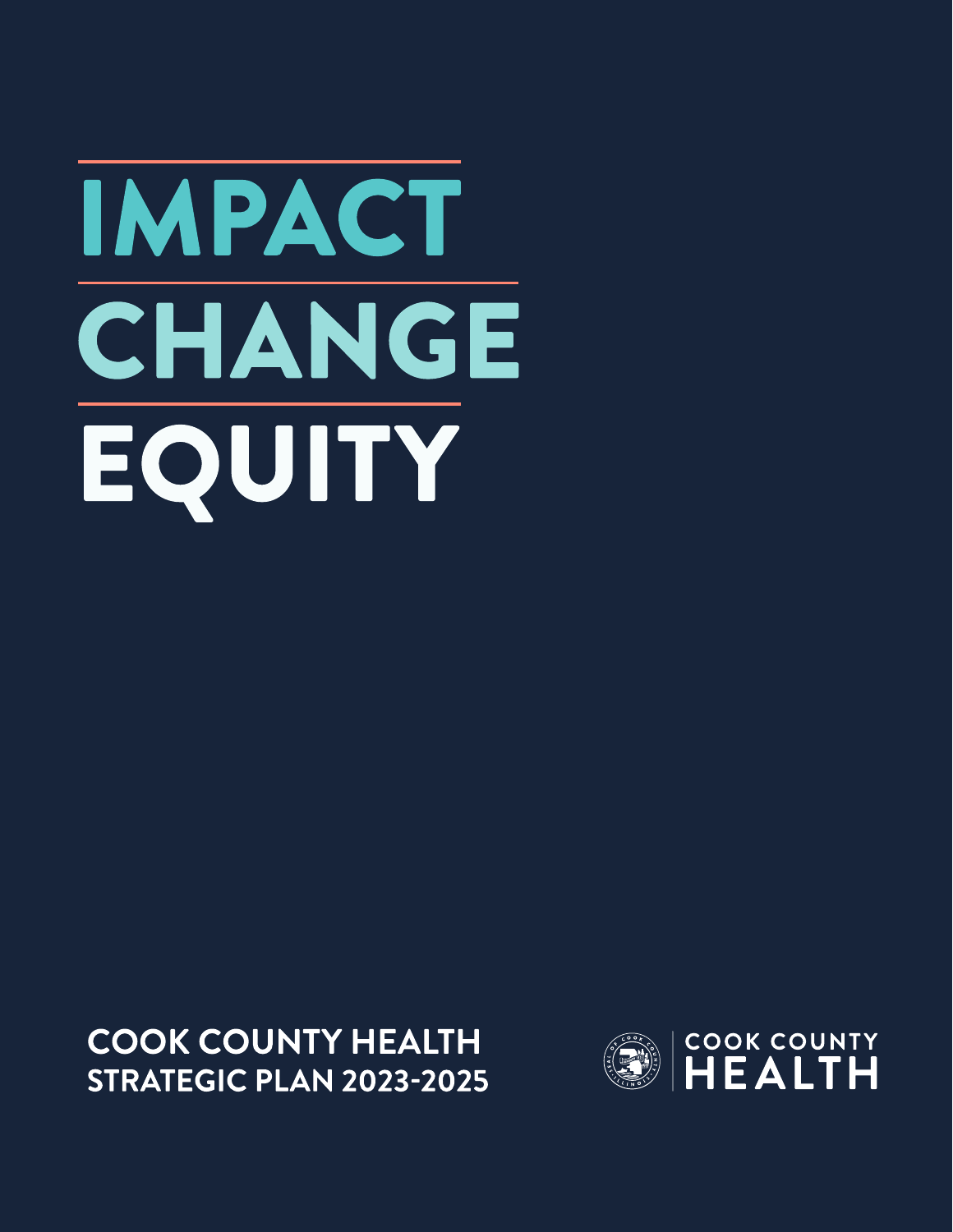# Table of Contents<br>
2. About Cook County Health

- **About Cook County Health** 2
- **Letter from the CEO** 3
- **Mission, Vision & Values** 4
- **Strategic Plan Pillars** 5
- **Patient Safety, Clinical Excellence & Quality**  6
- **Patient Experience** 7
- **Workforce: Talent & Teams**  8
- **Fiscal Resilience**  9
- **Health Equity, Community Health & Integration**  10
- **Optimization, Systemization & Performance Improvement**  11
- **Growth, Innovation & Transformation** 12
- **A Case for Change** 13

#### **Appendix**

- Community Town Hall Summary & Survey Results 14
- Employee Town Hall Meetings & Survey Summary XX
- Cook County Health Timeline XX
- Cook County Health: By the Numbers XX
- Highlights of IMPACT 2023 Accomplishments XX
- 2 About Cook County Health<br>
3 Letter from the CEO<br>
4 Mission, Vision & Values<br>
5 Strategie Plan Pillars<br>
6 Patient Earpeirence<br>
6 Patient Experience<br>
7 Patient Experience<br>
2 WorkTorce: Talent & Teams<br>
9 Fiscal Resilience<br> Article V. Cook County Health and Hospitals System Authorizing Ordinance XX
- Three Year Financial Forecast XX
- Cook County Health Board & Strategic Plan Approval XX

**Note to the reader: IMPACT-CHANGE-EQUITY provides strategic concepts and initiatives to guide CCH through the next three years recognizing that the System is operating in an extremely dynamic local, state and federal environment that may result in adjustments and reprioritizations to ensure success for the organization. The organization of the plan should not be seen as a prioritization of initiatives and objectives; rather, it is intended to describe how CCH will adapt and respond to the new healthcare landscape.**

**Once adopted, progress toward attainment of the objectives in IMPACT-CHANGE-EQUITY will be monitored by the CCH Board of Directors. Tactics, measurements and milestones will be incorporated into the budget approval process over the next three years.**

**For more information, please visit www.cookcountyhealth.org.**

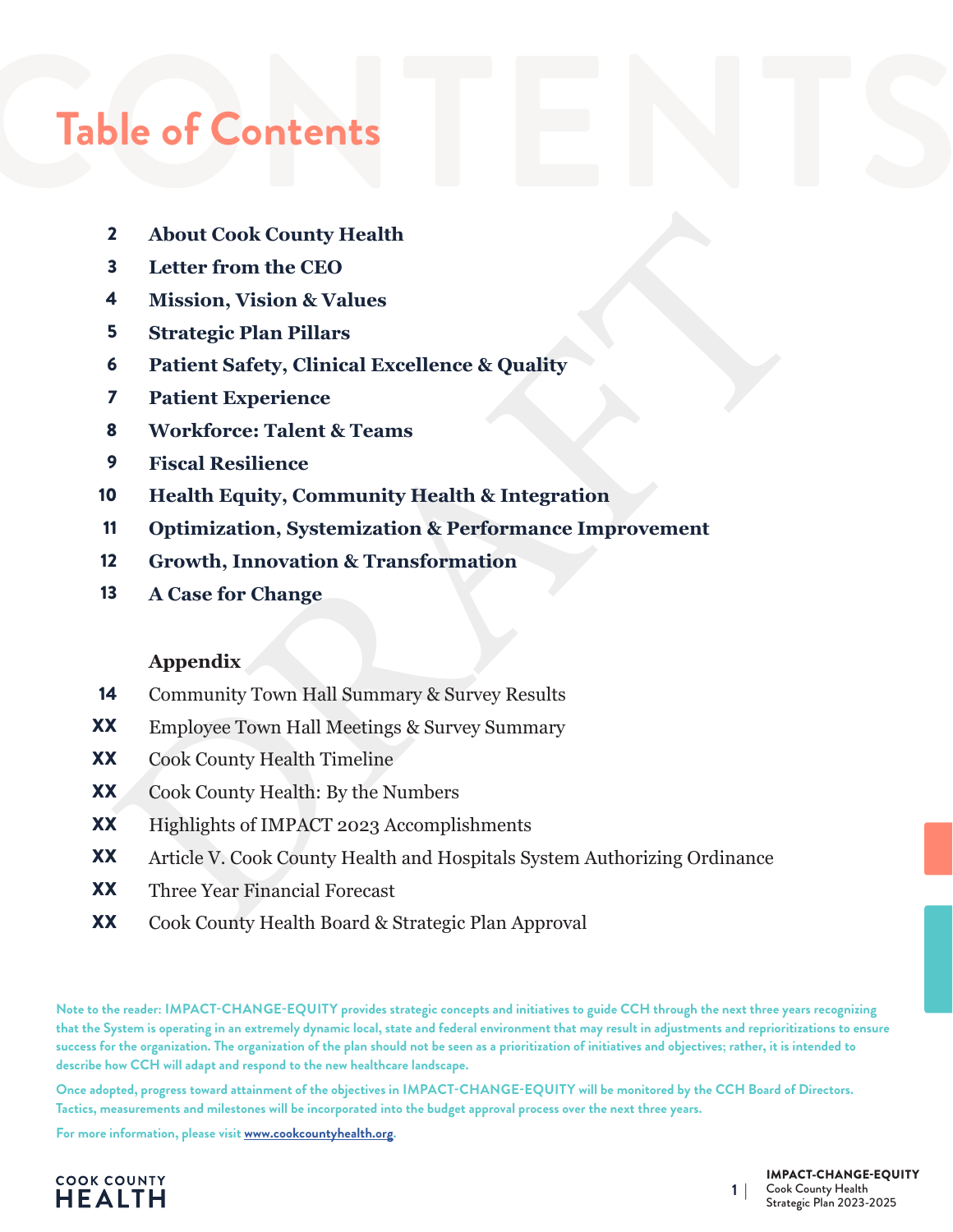## About Cook County Health **About Cook County Health**

**Cook County Health (CCH) is one of the largest public health systems in the United States, providing a range of health services to its patients, health plan members and the larger community. Through the health system and the health plan, CCH serves more than 600,000 unique individuals annually.** 

The System operates:

- John H. Stroger, Jr. Hospital of Cook County, a 450- bed tertiary, acute care hospital in the Illinois Medical District;
- Provident Hospital of Cook County, 79-bed community acute care hospital on the South Side of Chicago;
- More than a dozen community health centers throughout Cook County offering primary and specialty care, along with diagnostic services;
- The Ruth M. Rothstein CORE Center, a comprehensive care center for patients with HIV and other infectious diseases. The CORE Center is the largest provider of HIV care in the Midwest and one of the largest in the nation;
- Cook County Department of Public Health, a state and nationally certified public health department serving suburban Cook County;
- Correctional Health Services providing health care services to the detainees at the Cook County Jail and residents of the Juvenile Temporary Detention Center; and
- CountyCare, the largest Medicaid managed care plan in Cook County.

The System's hospitals and ambulatory network, including its Primary Care Medical Home model, are Joint Commission accredited. Stroger Hospital also holds certifications and recognitions in stroke, burn, cardiac, perinatal and oncology care and was recently named the most racially inclusive hospital in Illinois by the Lown Institute.

bundy Health (CCH) is one of the largest public<br>
The Cook County Department of Public Health (CH) is one of the largest public<br>
starviews in the Union System in the Union System (in the David County) are considered and th The Cook County Department of Public Health (CCDPH) is the nationally accredited, state-certified public health authority for nearly all suburban Cook County. CCDPH serves the public health needs of nearly 2.3 million suburban residents in 125 municipalities by focusing on health promotion and prevention, while advocating for and assuring the natural, environmental, and social conditions necessary to advance physical, mental, and social well-being. CCDPH's approach **brings residents, partners, and resources together to optimize health and achieve health equity for all people living in suburban Cook County.** The department is responsible for the prevention of the spread of nearly 70 reportable communicable diseases and the enforcement of Cook County and Illinois public health laws, rules, and regulations, as well as providing numerous services and programs to promote health and mitigate disease. CCDPH continues to play a critical role throughout the pandemic from public education and distribution of personal protective equipment to implementation of local initiatives to increase access to vaccines for communities most impacted by COVID-19.

Despite competing with national brands, CountyCare stands as the largest Medicaid managed care plan in Cook County and has earned top-quality ratings. CountyCare is also accredited by the National Committee on Quality Assurance. CountyCare receives a capitated per-member per-month payment and pays for services rendered to members within its vast network which includes all CCH facilities, Federally Qualified Health Centers throughout Cook County, community mental health centers and drug treatment centers as well as 4,500 primary care providers, 20,000 specialists and more than 70 hospitals. CountyCare also covers approved home- and community-based services, vision, and dental services, and provides prescriptions through a broad network of pharmacies, including CCH in-person and mail order pharmacy services.

#### **COOK COUNTY HEALTH**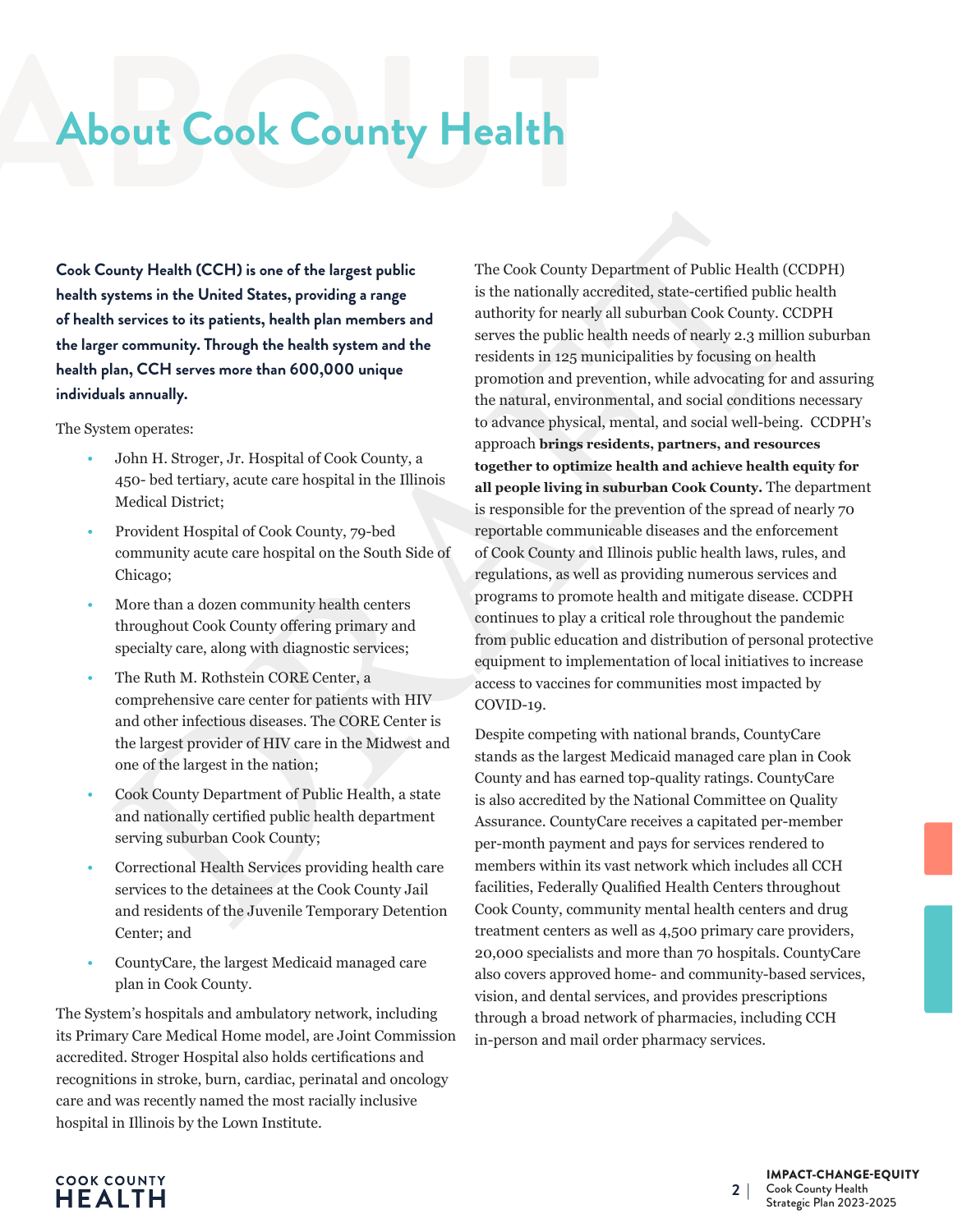

I am immensely proud to serve as the Chief Executive Officer of Cook County Health and fully understand my responsibility to maintain its nearly 200-year-old mission while adapting to the myriad changes in the healthcare industry – the latest being the COVID-19 global pandemic that illuminated inequities and placed new responsibilities on every healthcare system.

And while Cook County Health has been in the business of health equity for nearly two centuries, the COVID-19 pandemic demonstrated that even we could do more to impact the inequities that continue to contribute to higher morbidity and mortality in vulnerable communities. Our role moving forward has to be to keep the conversations - as uncomfortable as they can be - front and center BUT also to demand the development of policies, programs and services to ensure every resident of Cook County has access to world class care.

The pandemic has forever changed our world. The healthcare system must adapt accordingly to improve both individual and community health or the millions who suffered or died from COVID-19 will have done so in vain. Cook County Health is well positioned to be at the forefront of this change. Over the past few years, we have demonstrated a nimbleness that few other health systems could, and we are committed to remaining flexible and responsive to the needs of the individuals and communities we serve.

measely proud to serve as the Chief Executive Officer<br>
Impact-Change-Equity provides a framework<br>
compty Health and fully understand my responsibility for the next three years and beyond. The plan studies<br>
in its nearly 20 **Impact-Change-Equity** provides a framework for our work for the next three years and beyond. The plan stays true to our historic mission but also envisions our future in a postpandemic world. It recognizes where we have significant opportunity from strengthening our public health infrastructure to leading the way in developing and delivering equitable care continuums. The plan contemplates Cook County Health being both an employer and provider of choice delivering the highest quality healthcare while maintaining our important role in education, discovery, and innovation across the entire healthcare industry. This plan organizes our work into seven pillars and provides the necessary flexibility to adapt to current and emerging changes. In that sense, it is a living document that will provide us with direction as we navigate existing and new opportunities to improve the health of Cook County.

In the end, our collective aspiration is to build on the important legacy of this historic organization while positioning it for great success in the years to come. We will provide periodic reports on our progress and look forward to continued engagement with our patients, our employees, and the community we are so proud to serve.

Sincerely,

**Israel Rocha Chief Executive Officer**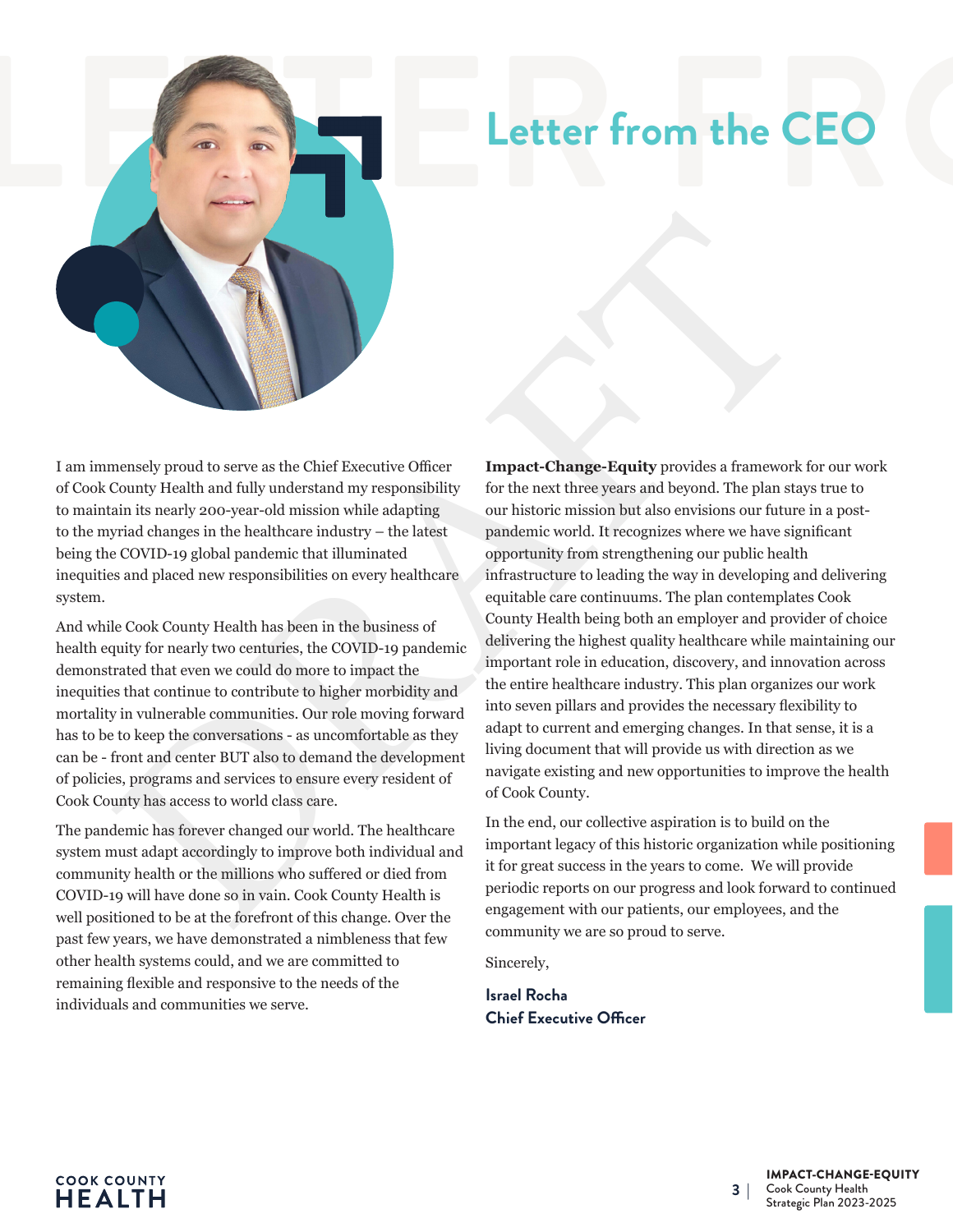# **Mission. Vision & Values**

**Mission, Vision & Values**<br>
Cook County Health has a nearly 200-year mission<br>
of caring for all regardless of their ability to pay. That<br>
mission will not change but our future work must<br>
include ensuring both coverage AND Cook County Health has a nearly 200-year mission of caring for all regardless of their ability to pay. That mission will not change but our future work must include ensuring both coverage AND quality, timely and equal access to health services for all. This is a natural evolution of our historic mission as coverage without access will only create further inequities.

Nounty Health has a nearly 200-year mission<br>
mg for all regardless of their ability to pay. That<br>
metallined more fitture work must<br>
metalline and health services for all Cook County<br>
ensuring both coverage AND quality, ti We are fortunate that in Illinois, children, regardless of immigration status, are covered by Medicaid. The Affordable Care Act provided expanded coverage to millions of individuals through both Medicaid and marketplace insurance plans. Illinois is the first state in the nation that has further expanded coverage to the undocumented ages 55 and older and, starting in 2023, to those undocumented individuals 42 and older. Despite these strides, we must remember that coverage does not equal access.

We have not solved for the shortage of providers, nurses and even facilities across the country – particularly as our population continues to age. These shortages are exacerbated in vulnerable communities and for those covered by Medicaid.

If we are serious about achieving health equity, we must achieve equal access to high quality care for everyone. We must advocate for policies and funding and we must encourage the healthcare industry to work together to address these challenges.

### **MISSION**

Establish universal access to the world's best care and health services for all Cook County residents, regardless of the ability to pay, so all may live their healthiest life.

### **VISION**

To ensure healthcare as a human right.

## **VALUES**

ICARE

**Innovation** Compassion **Accountability** Respect Excellence & Education

#### **COOK COUNTY HEALTH**

#### IMPACT-CHANGE-EQUITY Cook County Health Strategic Plan 2023-2025

**4 |**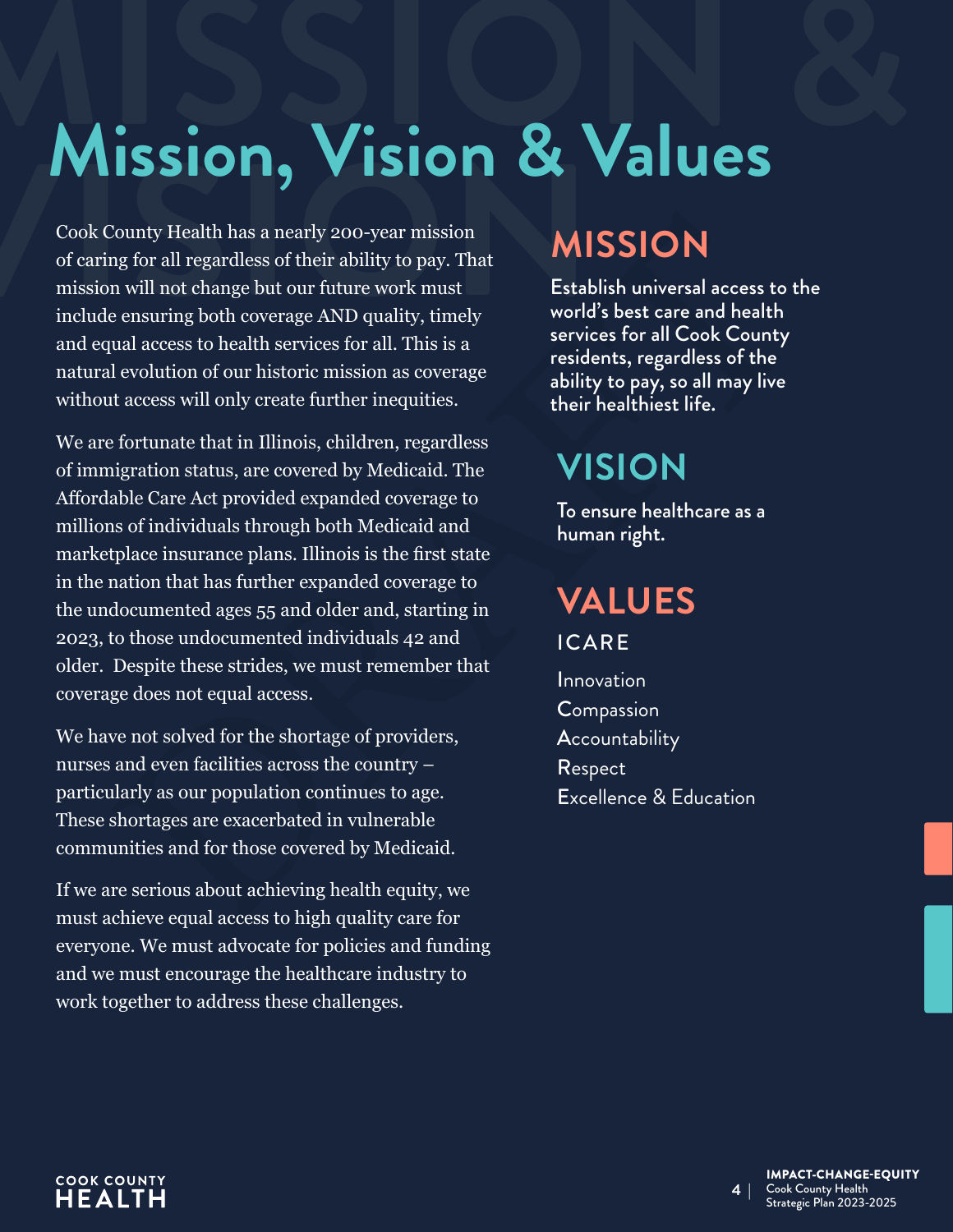## **Strategic Plan Pillars Strategic Plan Pillars**



#### **PATIENT SAFETY, CLINICAL EXCELLENCE & QUALITY**

PATIENT SAFETY, CLINICAL EXCELLENCE & QUALITY<br>
Ensure the highest quality service and best elimical outcomes by providing patients the right time, and in the right place.<br>
PATIENT EXPERIENCE<br>
Perclop systems of care and ed PATIENT SAFETY, CLINICAL EXCELLENCE & QUALITY<br>Ensure the highest quality service and best clinical outcomes by providing patients the right care, at<br>the right time, and in the right place. Ensure the highest quality service and best clinical outcomes by providing patients the right care, at the right time, and in the right place.



#### **PATIENT EXPERIENCE**

Develop systems of care and education that provide for an empowered patient experience.



#### **WORKFORCE: TALENT & TEAMS**

Serve as the employer of choice by supporting and investing in our workforce, recruiting the best talent, and fostering robust teamwork.



#### **FISCAL RESILIENCE**

Ensure CCH finances enable the expansion of our mission.



#### **HEALTH EQUITY, COMMUNITY HEALTH & INTEGRATION**

Create just spaces where our patients' and community's comprehensive health needs are fully met and guide our development.



#### **OPTIMIZATION, SYSTEMIZATION & PERFORMANCE IMPROVEMENT**

Optimize our systems to ensure they are accessible, reliable, appropriate, effective, standardized, and resilient.



#### **GROWTH, INNOVATION & TRANSFORMATION**

Lead the journey to effective care and better health outcomes through sound infrastructure and transformative access to care resources.



**5 |**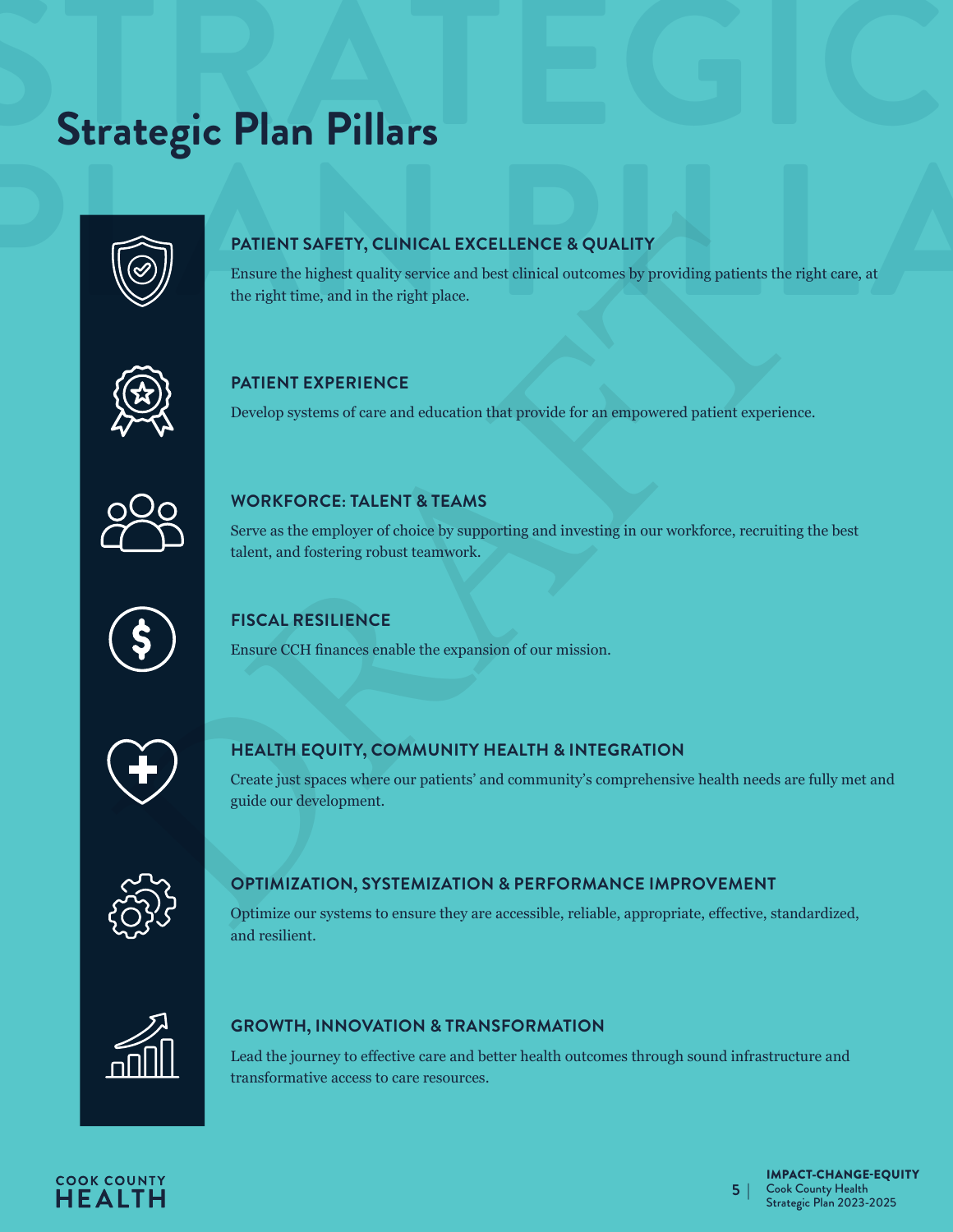## **Patient Safety, Clinical Excellence & Quality**

The bightest quality service and best clinical outcomes by providing patients the right care, at the right time, plane, <br>  $\blacksquare$  plane, <br>  $\blacksquare$  plane, and patient care, quality and safety outcomes are at or exceed nation Ensure the highest quality service and best clinical outcomes by providing patients the right care, at the right time, and in the right place.

#### **Objectives**

#### **Key Results**

Right Care: Provide safe, consistent high-quality care.

- All patient care, quality and safety outcomes are at or exceed national and state benchmarks.
- Patients have the information they need to make the best decisions about their health.
- Secure Center of Excellence designations for critical services lines by delivering the best practices in care.
- Patient care coordination is robust, multidisciplinary, and fully accessible.
- The full spectrum of comprehensive care services are offered at Cook County Health.

Right Place: Ensure access to care for all patients in need in the right setting.

- Invest in key services and specialty care access. (Behavioral Health, Cardiovascular, Neurosciences, Oncology, Endocrinology, etc.)
- Acute care facilities are recognized as Pathway to Excellence Centers by Magnet® Hospital program.
- Our educational training programs are nationally recognized.
- Increase annual primary care visits for Managed Care empaneled members.
- Create pathways for continued care for justice-involved patients.
- Create a one-stop universal care access hotline for care services at Cook County Health.

Right Time: Provide timely access to the appropriate clinical intervention.

- Patients have timely and reliable access to care through a combination of enhanced efficiency and additional physical and telehealth capacity.
- By ensuring all employees are working at the top of their licenses, patient wait times are decreased.
- Mitigate variations in life expectancy throughout the county by providing timely and universal access to advanced care services.
- Launch aggressive public health, community and health outreach campaigns to reach patients where they live and work.

- 9 Improved patient outcomes (ulcers/falls, Central Line-Associate Bloodstream Infection (CLABSI), Catheter Associated Urinary Tract Infection (CAUTI)).
- $\checkmark$  Established nursing quality metrics for Stroger; Implementing them for Provident and Ambulatory services.
- $\checkmark$  More than 91% of CCH employees vaccinated and boosted against COVID-19.
- 9 Ongoing protocols to mitigate spread of COVID-19 at Cook County Jail.
- Various initiatives underway to improve metrics on handwashing, pressure ulcers, Left Without Being Seen in the Emergency Department, and Sepsis.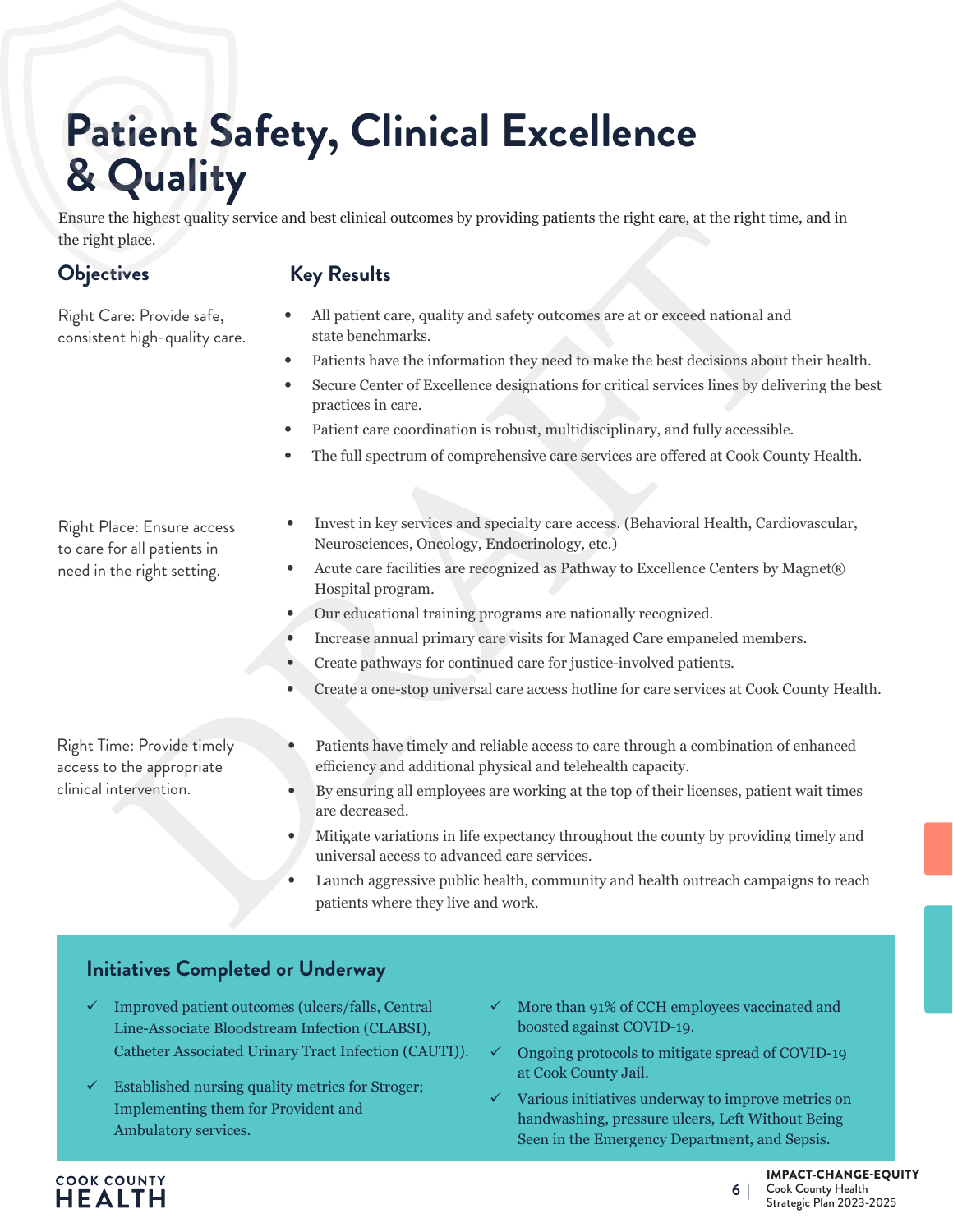## **Patient Experience**

Develop systems of care and education that provide for an empowered patient experience.

Partner with patients, families, and caregivers to optimize patient outcomes and the patient experience.

Ensure that the organization always listens to the voice of the patients and that we are fulfilling their key needs and requirements.

Empower patients to be involved in decision making and proactive about their care.

#### **Objectives Key Results**

- Improve patient satisfaction scores (Hospital Consumer Assessment of Healthcare Providers and Systems - HCAHPS).
- Improve patient education and engagement.
- **Examplements:**<br>
Were partients, and caregivers to many constant statisfaction scores (Hospital Consumer Assessment of H<br>
and caregivers to<br>
and caregivers to<br>
patient experience.<br> **Examplement experience.**<br> **Examplement e** • Create an intuitive and seamless process to improve patient navigation across the continuum of care.
	- Increase the number of community outreach events.
	- Increase response rates on Press Ganey surveys.
	- Fortify patient family advisory councils.
	- Increase the adoption of the patient portal.
	- Implement self-service scheduling for patients.
	- Decrease emergency room visits.
	- Establish patient health literacy trainings.

- Implemented patient navigator program.
- Implemented leadership rounding.
- Launched patient family advisory councils at Stroger Hospital.
- $\checkmark$  Improved patient satisfaction scores from 51 to 67 percent.
- Implementing a wayfinding initiative.
- 9 Improving communication with the patient through the "whiteboard initiative".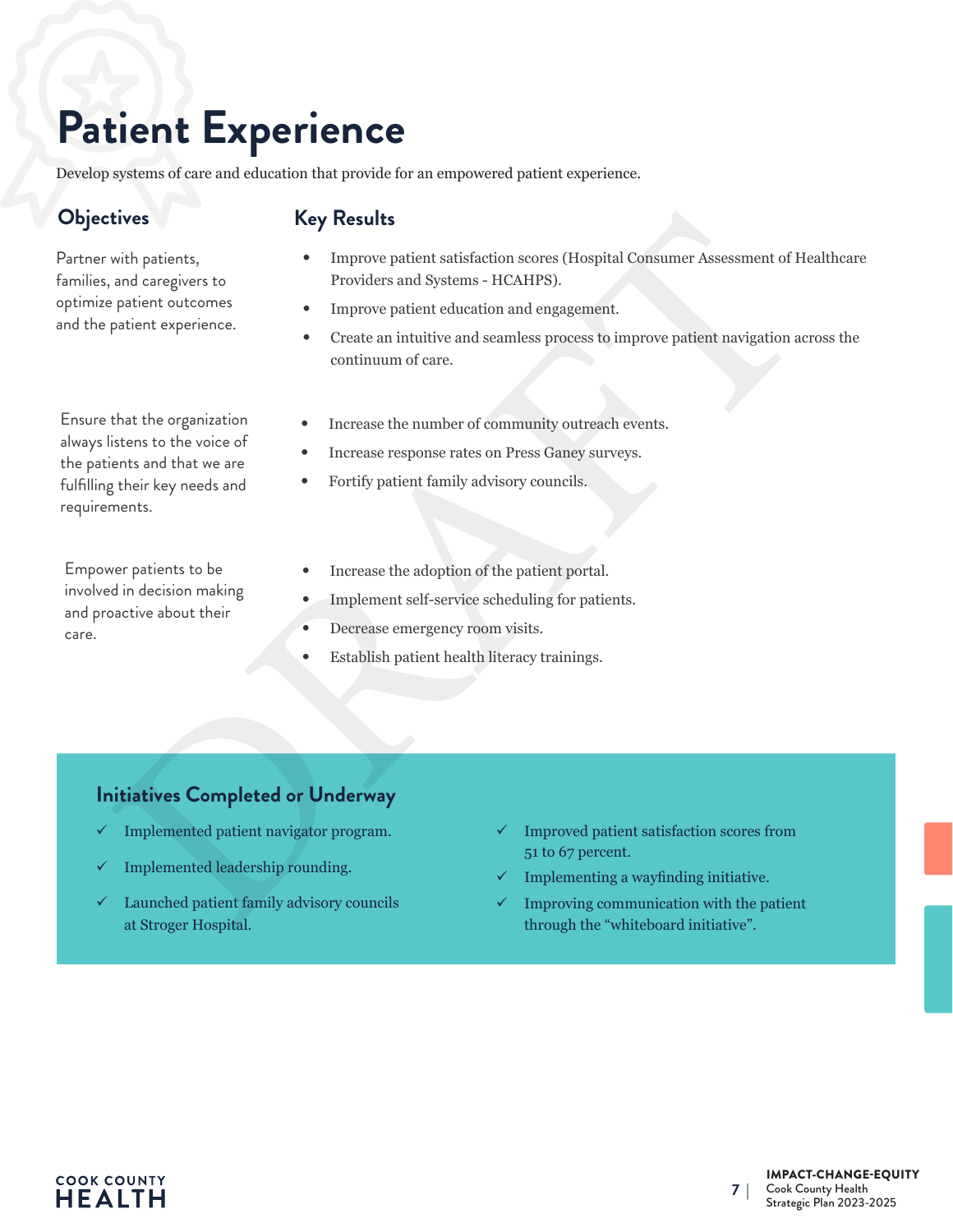## **Workforce: Talent & Teams**

Serve as the employer of choice by supporting and investing in our workforce, recruiting the best talent, and fostering robust teamwork.

workforce.

Support and invest in our

**Objectives Key Results**

- The Cook County Health University & Training Program (LMS) helps employees achieve lifelong learning goals and required competencies.
	- Professional development and career pathway opportunities are available for all employees.
	- Resource and succession planning allows for increased employee mobility and opportunity.
	- The number of staff turnover and vacancies are reduced.
	- Employee engagement is increased.
	- Strong relationships and innovative programs with our union partners leads to employee retention and satisfaction.

- Recruit the best talent.<br>Recruit the best talent. source exceptional candidates across all markets.
	- CCH offers candidates timely and competitive employment offers to help launch careers at CCH.
	- CCH offers approaches to employment that allows for flexibility and innovation.
- $\begin{minipage}[t]{0.9\textwidth} \begin{tabular}{p{0.8cm}p{0.8cm}} \textbf{Key Results} \end{tabular} \begin{tabular}{p{0.8cm}p{0.8cm}} \textbf{Feyl} & \textbf{ReQNS} & \textbf{ReQNS} \\ \textbf{Feyl} & \textbf{RFS} & \textbf{DOS} & \textbf{DOS} \\ \textbf{Feyl} & \textbf{Feyl} & \textbf{DOS} & \textbf{DOS} \\ \textbf{Feyl} & \textbf{DOS} & \textbf{DOS} \\ \textbf{DOS} & \textbf{DOS} & \textbf{DOS} \\ \textbf{DOS}$ • CCH offers residency, scholarships, and other pipeline programs to help build our future employee workforce.

- Foster robust teamwork. Employee wellness programs are extensive and well-utilized.
	- Employee-led projects are fully supported and help transform system practices.
	- Project teams include representation from all levels of care and services.
	- Performance improvement programs are based on just culture methods.
	- Employee recognition programs are robust.

#### **Initiatives Completed or Underway**

- $\checkmark$  Launched process improvement project on the hiring process.
- Implemented hiring fairs.

9 Established system-wide CCH Trauma-Informed Task Force and developed report with recommendations.

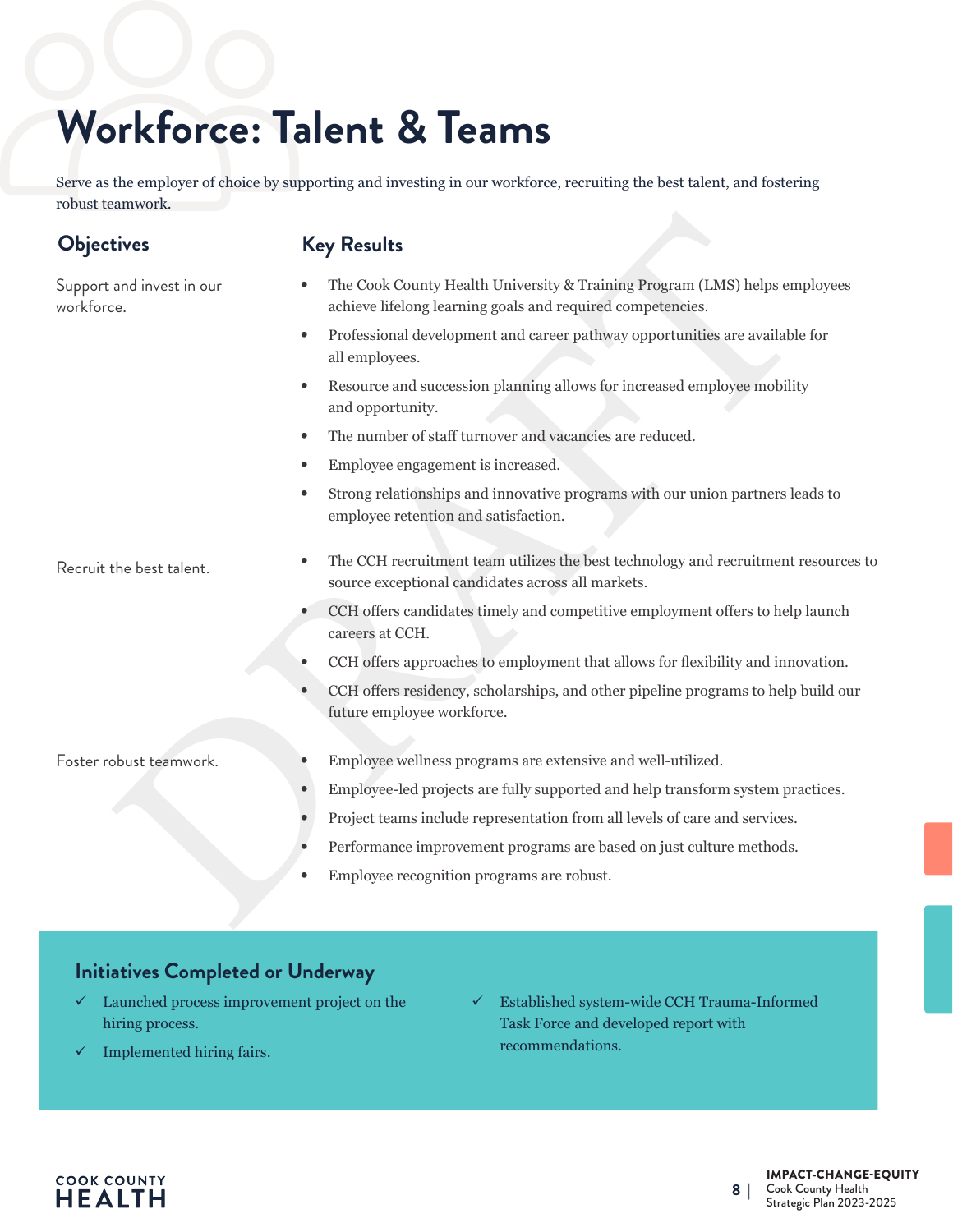## **Fiscal Resilience**

Ensure CCH finances enable the expansion of our mission.

#### **Objectives Key Results**

- Maintain financial strength. Develop a 3-year sustainable financial plan that is aligned with the strategic plan.
	- Maintain a positive operating margin.
	- Increase the CountyCare reserve to industry standards.
	- Continue to increase CountyCare member utilization of CCH services.

- DRAFT Optimize funding sources. • Optimize third party payor reimbursements while minimizing barriers to care for patients.
	- Secure external funding to support key initiatives.
	- Continue to leverage the County tax allocation to support correctional and public health.

Control costs and maximize efficiencies.

- Establish annual targets based on industry benchmarks for overall staffing, including overtime and agency staffing that align with volumes and clinical complexity.
- Conduct annual contract reviews and renegotiations to align expenses to reflect market improvements/savings.
- Leverage value analysis process to reduce costs.

- Managed FY21 budget with positive results.
- Established a revenue cycle turnaround plan.
- 9 Achieved savings from contract renegotiations.
- Awarded over \$150M in funding from the County's American Rescue Plan Act (ARPA).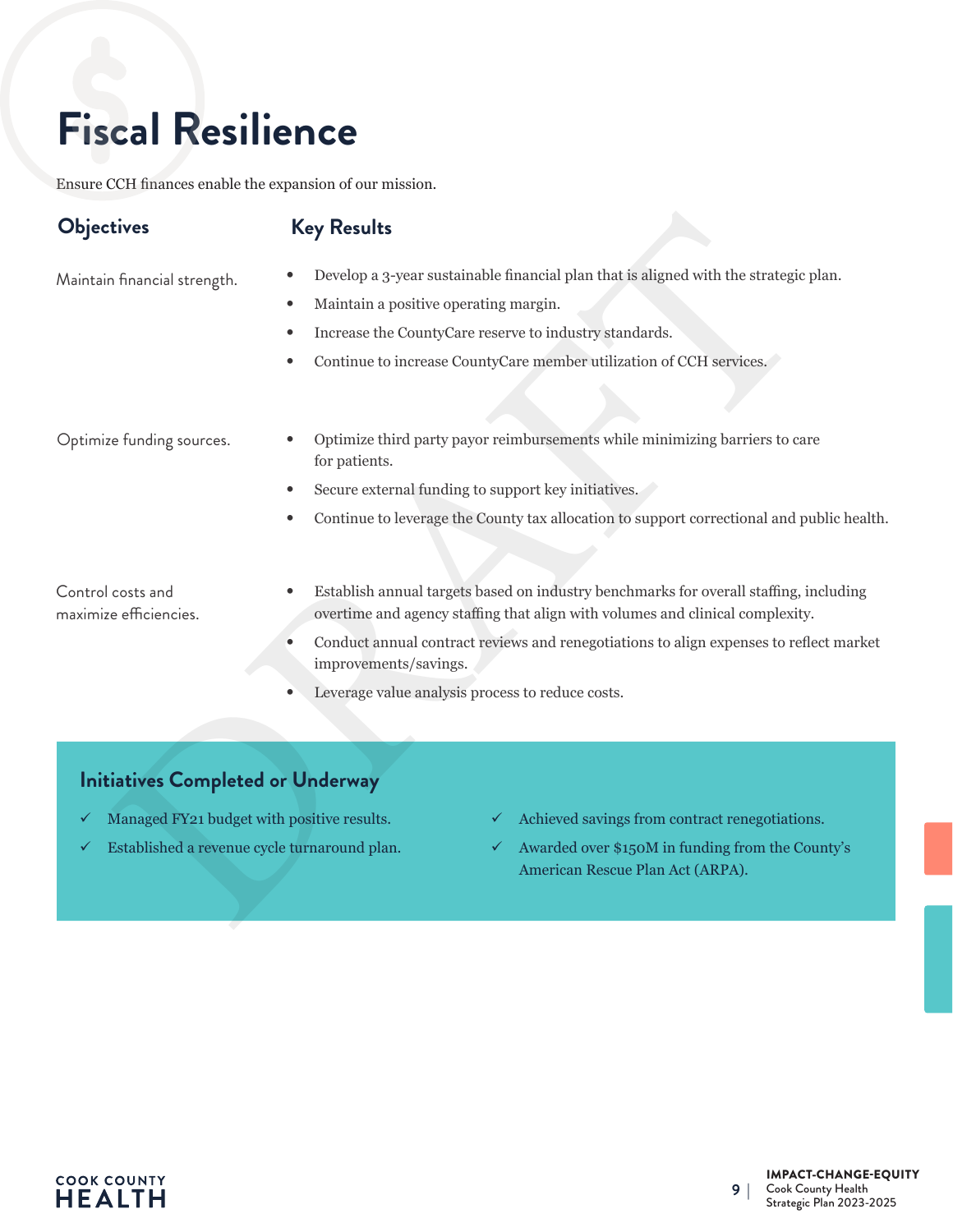## **Health Equity, Community Health & Integration**

Create just spaces where our patients' and community's comprehensive health needs are fully met and guide our development.

**Objectives Key Results**

Create just spaces.

- The physical locations of our clinics, hospitals and programs serve communities with the greatest need and resolve gaps in access to care.
- Patients feel comfortable and at home when receiving care at CCH.
- Our workforce reflects the diversity and experiences of our patients.
- Patients receive healthcare information in the language of their choice.
- In the spaces where our patients' and community's comprehensive health needs are fully met and guide our devel<br> **Key Results**<br> **Example 2018**<br>
Suppose the properties free community is comprehensive health needs are fully m • CCH is recognized as a Leader in LGBTQ Healthcare Equality by the Human Rights Campaign.
	- CCH fully supports MBE/WBE participation in procurement opportunities.
	- CCH continually utilizes pay parity studies to close race, ethic and gender pay gaps.

Patient and our community's comprehensive health needs are fully met.

- The Change Institute of CCH implements key strategies to help reduce the gaps in life expectancy across Cook County.
- The CCH 25 Campaign helps mitigate the top 25 conditions that lead to premature death across Cook County.
- CCH operates patient support programs to mitigate the impact of social risk factors such as food or housing insecurity.
- All patients receive access to the world's best treatments and advancements in medical care.
- CCH/CCDPH leverage data and experience to address health inequities by operating robust interventions to improve population health.

- Established an Office of Equity and Inclusion.
- Administered 1 million COVID-19 vaccines.
- 9 Conducted hyper-local campaign for COVID-19 vaccines led by CCDPH.

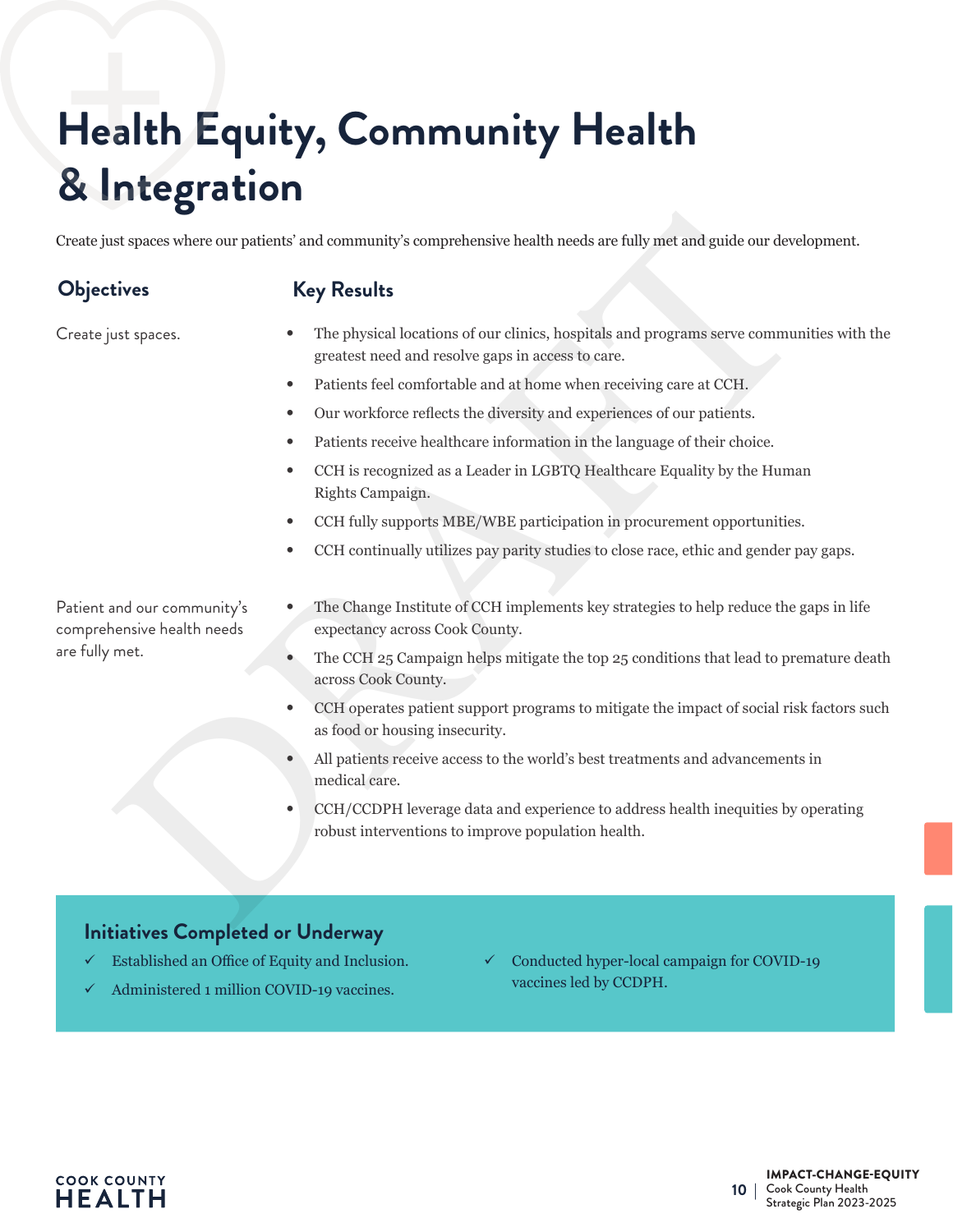## **Optimization, Systemization & Performance Improvement**

Optimize our systems to ensure they are accessible, reliable, appropriate, effective, standardized, and resilient.

#### **Objectives Key Results**

Standardize tools, processes and procedures across the system.

- Geographic localization is used in acute care setting to improve health outcomes and standardize care programs.
- System integration with external providers and partners make seamless referrals and care processes. (Direct Scheduling, Cerner HUB, etc.)
- % our systems to ensure they are accessible, reliable, appropriate, effective, standardized, and resilient.<br> **Event Event Schemer Standard Schemer Schemer Schemer Schemer Schemer Schemer Schemer Schemer Schemer Schemer Sc** • Electronic ticketing and monitoring programs ensure life safety systems and equipment continually operate at optimal conditions.
	- New contract and policy management system make standardization and systemization easy for CCH employees.

Implement performance and process improvement initiatives in both clinical and non-clinical areas.

- CCH call centers make patient access simple and available.
- 5- And 10-Year Space Utilization Plan helps keep pace with infrastructure needs and ensures plant modernization.
- Clinical Documentation Initiative helps providers across all CCH divisions.
- Patient length of stay in our acute care centers meets national benchmarks.
- Time to hire and procure is reduced.
- Ongoing process improvement work helps establish enhanced Standard Operating Procedures.
- Agency and overtime utilization is reduced.

Create and sustain a culture of high reliability and transparency.

**COOK COUNTY** HEALTH

- Maintain high reliability workgroups that achieve the aims of the strategic plan.
- Achieve and hardwire objectives identified in high reliability goals.
- CCDPH creates a 2030 Public Health Department of the Future Program.
- Office of Life Sciences ensures equitable access to needed programs and research.
- Compliance programs use latest technology to ensure comprehensive adherence and adoption.

#### **Initiatives Completed or Underway**

- $\checkmark$  Established a community vaccine information portal and the largest vaccine call center in the State of Illinois, helping over 1 million users register for the vaccine.
- $\checkmark$  Restructured the CountyCare managed care contracting template to follow industry best practices.
- 9 Created and successfully implemented a CountyCare financial performance improvement plan, inclusive of cash flow stress testing programs.
- 9 Reinstated fire marshal program at CCH.
- Launched and systemized a hand hygiene monitoring program across CCH clinical areas.

#### IMPACT-CHANGE-EQUITY

Cook County Health  $Strategic$  Plan 2023-2025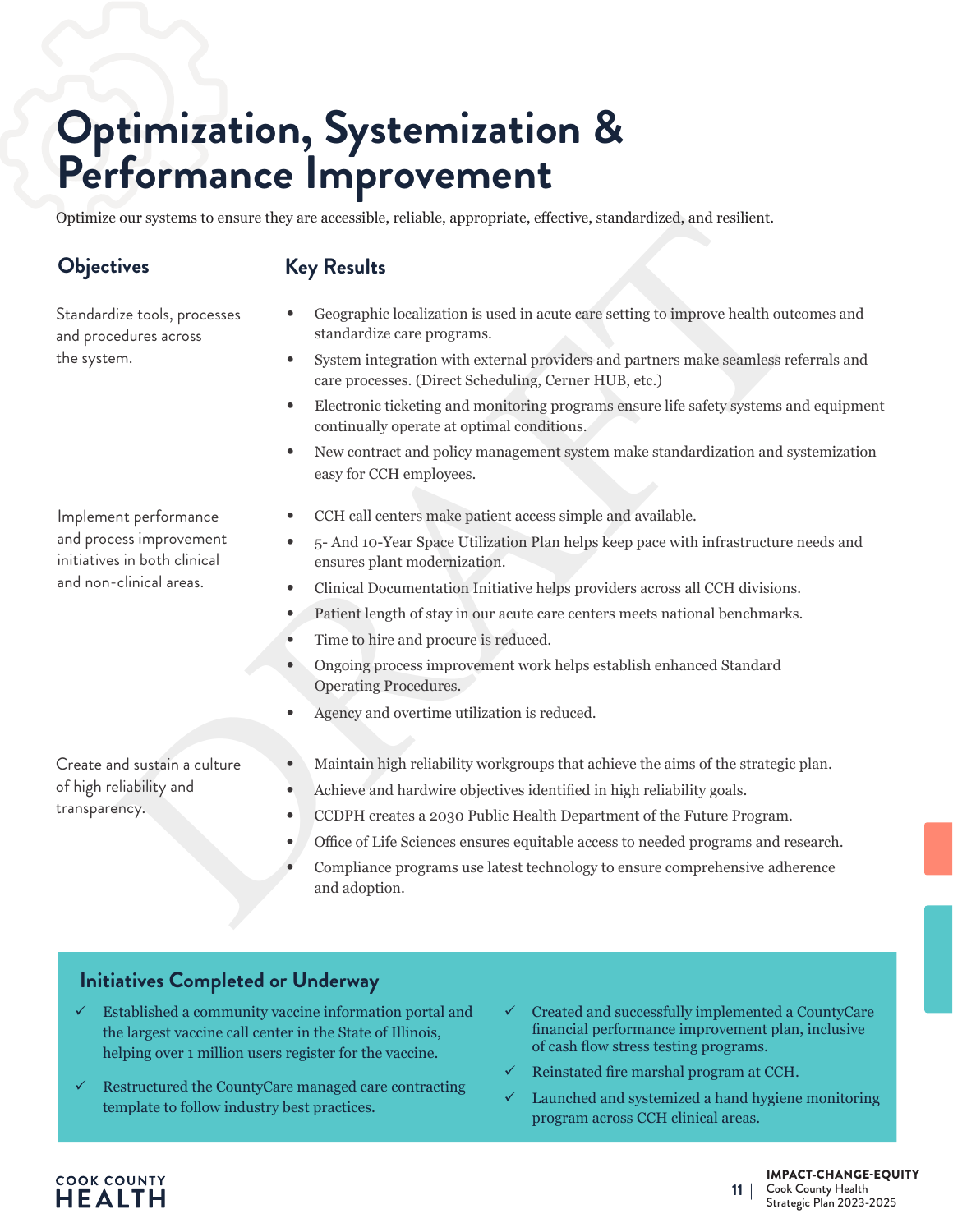## **Growth, Innovation & Transformation**

Lead the journey to effective care and better health outcomes through sound infrastructure and transformative access to care resources.

Sound infrastructure and transformative access to care resources.

Use innovative products, services, processes, and technologyto lead the journey to effective care and better health outcomes.

#### **Objectives Key Results**

- Execute timely on all projects and enhancements in system and facilities master plan to better serve patients.
- Preventative maintenance programs extend life of buildings and equipment.
- Facilities are right-sized to ensure maximum efficiency, access and patient throughput.
- Comprehensive bed board and patient transfer center is established. (Including capacity for direct admissions from affiliated providers)
- Surgical capacity for both inpatient and outpatient services is expanded across the CCH system.
- Care capacity at Provident Hospital, Stroger Hospitals and ACHN sites is expanded.
- Community and health need assessment is conducted to ensure facilities and care access are available in underserved communities.
- Improved supply chain programs throughout organization.
- Francetical terms of the setted many projects and enhancements in system and neutries may<br>be access to better serve patients. The preceding and equipment of the<br>individue and equipment of Francetical constrained in the co • Created new care delivery programs by testing transformative concepts. (Mental Health Urgent Care Centers, Retail Clinics, etc.)
	- Established a Mental Health Authority.
	- Developed a comprehensive Cook County Health Care Network with and for safety net providers.
	- Developed a multi-product strategy to serve members throughout their lifecycle. (I.e. – Medicaid, Exchange Products, Private Insurance, Medicare, PACE, etc.)
	- Created a learning collaborative with community-based organizations to ensure responsiveness to patient needs and foster new support programs.
	- Modernized technology systems at CCH.
	- Established innovative and sustainable solutions to improve healthcare delivery systems.
	- Established partnerships in care with external organizations to jointly build community care capacity.
	- Secured external funding for innovation that aligned with strategic objectives.
	- Established new patient safety and quality protocols.
	- Pioneered new discoveries in care.
	- Launched new clinical education, training and research programs.
	- Developed new strategies for justice involved patients.
	- Created new public health programs that increase patient engagement and expanded data sharing.

#### **Initiatives Completed or Underway**

- 9 Opened new health centers in Arlington Heights, North Riverside, and Belmont Cragin.
- 9 Invested in imaging, dialysis, and other modernization at Provident Hospital.
- 9 Built out telehealth capabilities.
- 9 Established community COVID-19 vaccine program and information portal.
- $\checkmark$  Initiated the process to conduct a facilities master plan.
- 9 Established collaborations with other hospitals on the South Side.

#### **COOK COUNTY** HEALTH

#### IMPACT-CHANGE-EQUITY

Cook County Health 12 | Cook County Health<br>Strategic Plan 2023-2025

Promote a culture of innovation throughout the organization.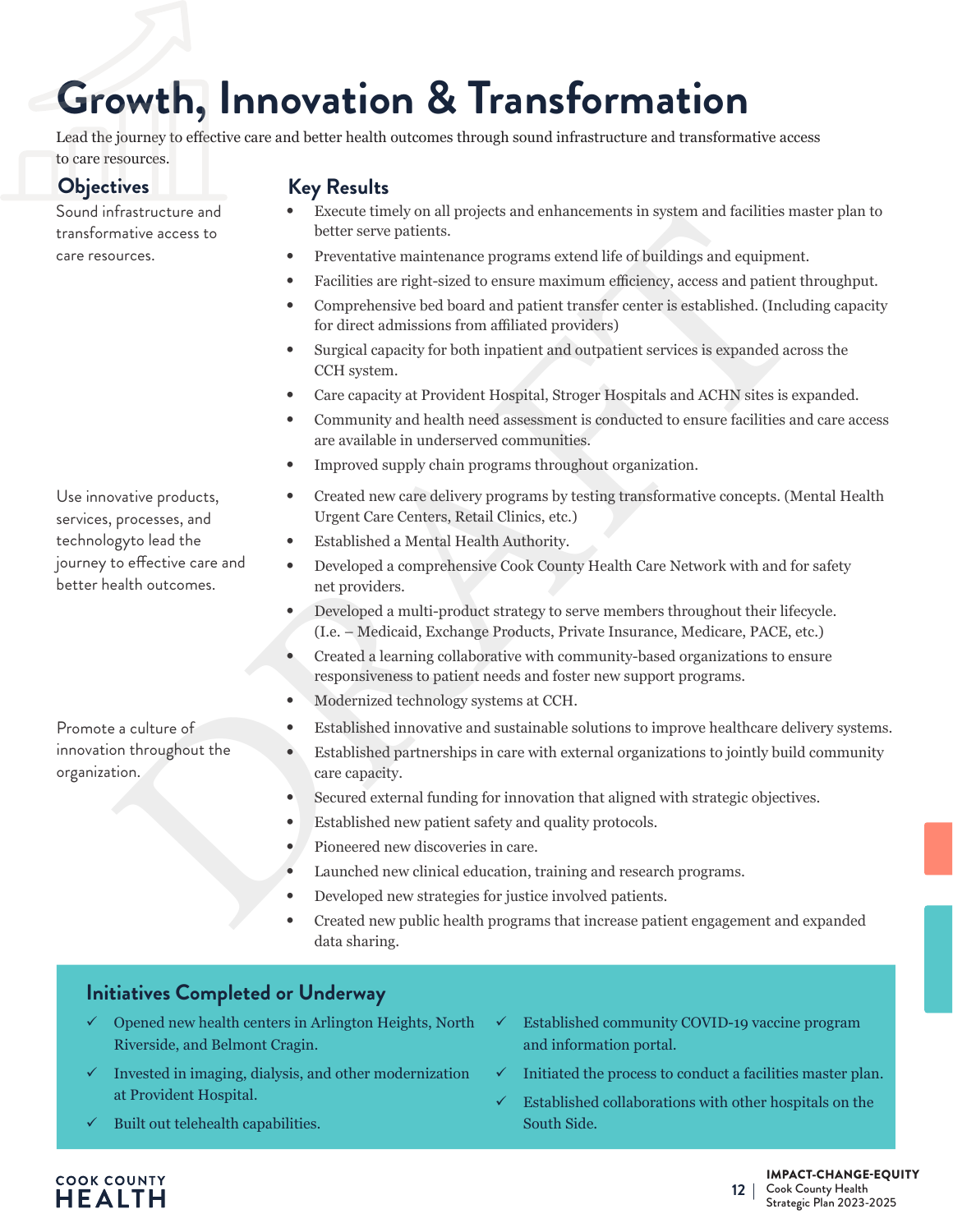

## **A Case for Change**

Financial once and securities and provident in a maximum saturation and approach and provident and the proposition of the proposition of the proposition of the proposition of the station of the control of the order betwee industry rallied with a sense of urgency in a way we have not experienced in recent decades. In addition to caring for more than 2,000 hospitalized COVID patients and providing more than 300,000 COVID-19 tests and developing an award winning, multi-million-dollar public education campaign, CCH built one of the largest mass vaccination efforts in the US administering one million doses to date. While our efforts were broad in reach, we hyper-focused on communities hardest hit by the pandemic. We conducted more than 1,300 hyperlocal vaccination events providing over 45,000 in additional community vaccinations. As part of our strategic plan, CCH will leverage a similar multi-pronged response to COVID-19 to address other disease states that disproportionally impact the CCH patient population.

#### **Why should CCH take this on?**

#### **CANCER**



- Black men have the highest rate of prostate cancer deaths, more than twice as high as any other group.<sup>1</sup>
- Hispanic men and women are almost twice as likely to have, and to die from, liver cancer.<sup>2</sup>
- Hispanic women are 40 percent more likely to be diagnosed with preventable cervical cancer, and 30 percent are more likely to die, compared to non-Hispanic women. 3
- Black women are more 40% more likely to die of breast cancer than white women. 4

#### **DIABETES**



• In 2017, black men and women were nearly two and a half times more likely to be hospitalized for lower limb amputations related to diabetes compared to non-Hispanic whites.5

If CCH approaches other diseases with the same urgency and innovation that used in our approach to COVID-19, we can make a major difference in health outcomes now and in the future.

To focus this work, CCH announced the creation of The Change Institute in March, 2022. The Change Institute will focus work on four of the most prevalent causes of premature death in Cook County – cancer, diabetes, heart disease and stroke. By addressing the stages of care for each disease, we will identify actionable steps that deliver immediate impact and improve health outcomes for generations to come. This is a bold initiative that will centralize much of our existing work and address these diseases in four distinct quadrants of care: prevention, primary care, acute care, to social risk factors to fill in gaps to ensure a robust approach to preventing disease and premature death.

#### **HEART DISEASE/STROKE**



- In 2018, African Americans were 30 percent more likely to die from heart disease than non-Hispanic whites.<sup>6</sup>
- African American women are nearly 60 percent more likely to have high blood pressure compared to non-Hispanic white women. 7
- Of African American women ages 20 and older, 49 percent have heart disease. 8
- Black men are 70 percent more likely to die from a stroke compared to non-Hispanic whites. 9

**• More information on The Change Institute can be found at www.cicch.org.** 

- 1 https://www.kff.org/racial-equity-and-health-policy/issue-brief/racial-disparities-in-cancer-outcomes-screening-and-treatment/
- 2 https://minorityhealth.hhs.gov/omh/browse.aspx?lvl=4&lvlid=61
- 3 https://minorityhealth.hhs.gov/omh/browse.aspx?lvl=4&lvlid=61
- 4 Why Black women are more at risk of dying from breast cancer | Health News | stlamerican.com

- 6 https://minorityhealth.hhs.gov/omh/browse.aspx?lvl=4&lvlid=19
- 7 https://minorityhealth.hhs.gov/omh/browse.aspx?lvl=4&lvlid=19
- 8 https://www.goredforwomen.org/en/about-heart-disease-in-women/facts/heart-disease-in-african-american-women
- 9 https://minorityhealth.hhs.gov/omh/browse.aspx?lvl=4&lvlid=28

#### **COOK COUNTY HEALTH**

#### IMPACT-CHANGE-EQUITY Cook County Health 13 | Cook County Health<br>Strategic Plan 2023-2025

<sup>5</sup> https://minorityhealth.hhs.gov/omh/browse.aspx?lvl=4&lvlid=18#:~:text=In%202017%2C%20non%2DHispanic%20blacks,compared%20to%20non%2DHispanic%20whites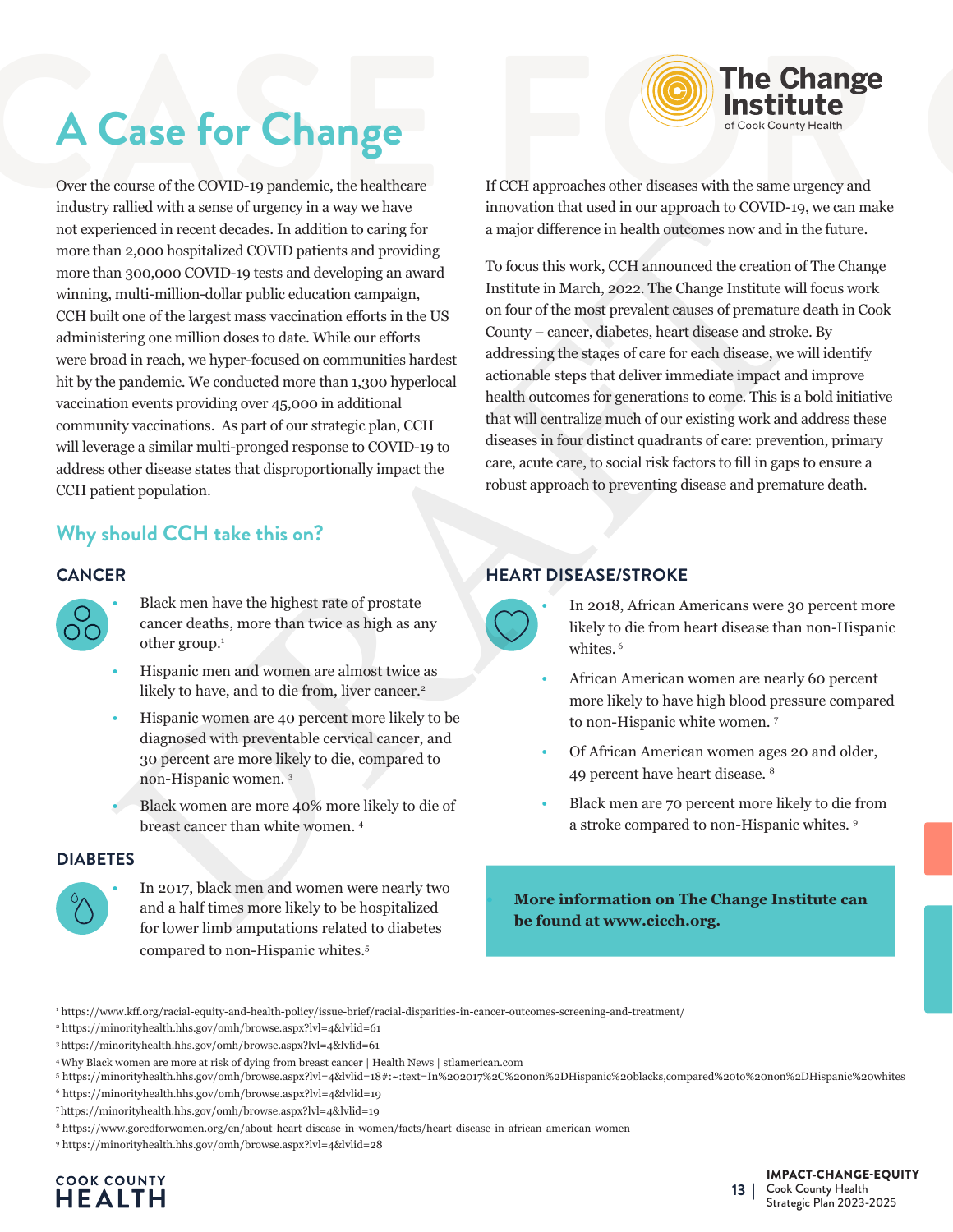## **COMMUNITY TOWN HALL MEETINGS<br>AND SURVEY SUMMARY<br>As part of the community input process, Cook County Health The virtual town halls brought a mixture of community COMMUNITY TOWN HALL MEETINGS AND SURVEY SUMMARY**

As part of the community input process, Cook County Health (CCH) hosted four virtual Strategic Planning Town Halls. CCH sent out more than 23,000 Town Hall email invites though a community email distribution list on three separate occasions. In addition, Community Affairs staff contacted partner organizations to ensure that they would disseminate the schedule to their constituencies and to encourage their participation at these meetings.

The times and dates of the meetings were as follows:

March 1, 2022 – Tuesday, 6 PM – 7 PM (Spanish)

March 2, 2022 – Wednesday, 6 PM – 7 PM

March 3, 2022 – Thursday, 8 AM – 9 AM

March 3, 2022 – Thursday, 12 PM – 1 PM (Advisory Councils)

of the community input process, Cook County Health (The virtual town halls brought a mixture of community and process cook County Health (In where so parameter or agents and contract of the miximum is enable to the miximu The virtual town halls brought a mixture of community members, partner organizations and representatives from different health care entities and medical insurance plans. At each town hall, CEO Rocha provided a general welcome on the Strategic Planning process and explained the focus on receiving feedback on CCH's Strengths, Weaknesses, Opportunities and Threats (SWOT). He also mentioned that these meetings were the first step to obtain information and general feedback on CCH. Chief Strategy Officer Andrea Gibson guided participants through the SWOT analysis and led the discussion on the four discussion areas.

All participants were encouraged to fill out surveys that provide general feedback.

#### **Spanish Language community town hall (March 1, 2022 6PM)**

- 38 people registered, and 33 people attended this town hall.
- This town hall sought input from residents who identify as Latino/Hispanic.
- Representatives from Mujeres Latinas en Acción and Enlace Chicago spoke about issues with the CareLink program and access to medical services by the uninsured.
- Participants also encouraged CCH to provide more materials in Spanish, including marketing in the Spanish language media.
- Some participants also expressed that staff should be reminded to have more empathy with patients, especially those who do not speak the language.

#### **Evening Community town hall (March 2, 2022 6PM)**

- 55 people registered, and 30 people attended this town hall.
- The Proyecto Acción de los Suburbios del Oeste (PASO) Executive Director thanked CCH/CCDPH for the Covid-19 vaccination clinic and spoke about the expansion of mental health services in the community.
- The League of Women Voters mentioned that CCH has impressive new facilities and commented that high charity care and low reimbursements is a threat as related to budget and expenditures.
- Health Connect One mentioned that expansion of maternal programs is an opportunity.
- A representative of the Collaborative for Health Equity of Cook County mentioned that an ARPA initiative should be to abolish medical debt and expand financial assistance programs.